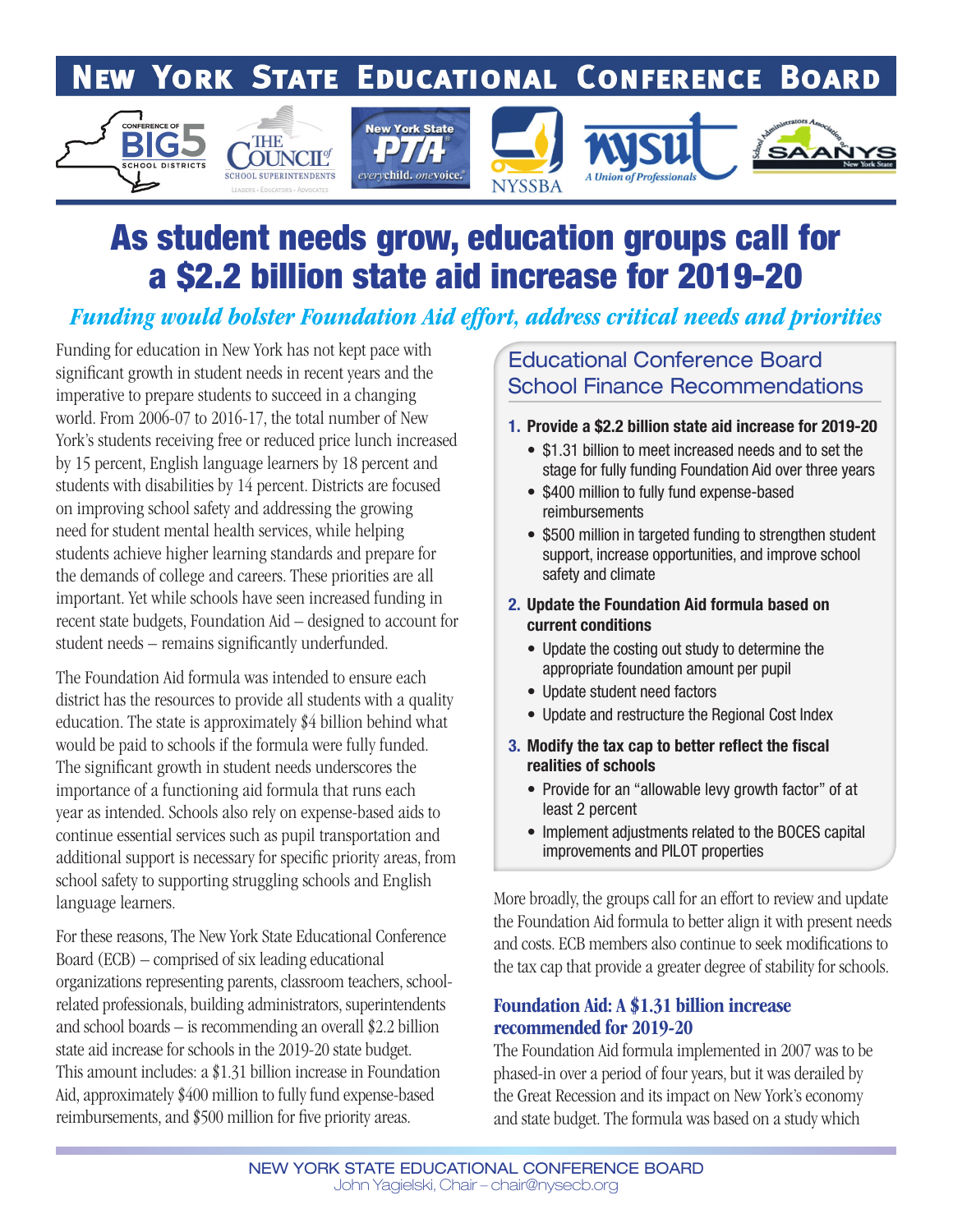aimed to estimate the per pupil cost of providing a sound basic education and calls for this foundation amount to be adjusted for pupil needs, regional cost variations and other factors to ensure all schools have the resources needed to help their students succeed. The formula generally drives the greatest amount of aid to districts with the greatest needs, but all districts stood to gain from the predictability and stability that it promised.



*Source: New York State Education Department School Report Cards; Council on Children and Families, Kids' Wellbeing Indicators Clearinghouse (KWIC), www.nyskwic.org.*

Given the approximately \$4 billion in Foundation Aid that is outstanding and the growth in student needs, for 2019-20, ECB calls for \$1.31 billion increase in Foundation Aid  $- a$ third of what is due to schools. This would help schools support students and continue programmatic investments. It would put the state on a trajectory to fully fund the Foundation Aid formula in three years. This should be a policy priority. There is no better way to provide schools with the ability to meet student needs, sustain quality programs, and engage in responsible fiscal and educational planning.

## Expense-based reimbursements (\$400 million)

As part of its 2019-20 state aid recommendations, ECB calls for full-funding for expense-based reimbursements, estimated at \$400 million by the State Education Department. These reimbursements provide for the continuation of essential programs and services,

from student transportation and special education to investing in technology and meeting capital improvement commitments. Fully funding these aids is a matter of fiscal stability and providing necessary student services.

## Fund improvement initiatives and needs (\$500 million)

As part of the overall recommended state aid increase, ECB suggests \$500

million in targeted funding for five priority areas to strengthen student support and expand opportunities across New York.

## (1) Support district efforts to strengthen school safety and address mental health issues and school

**climate:** As communities across the country continue to be devastated by violence in schools, districts are continuing to explore and implement new measures to keep students safe, including equipment, infrastructure and staffing. Districts are also working to improve overall school climate and address a growth in student mental health needs. In recent surveys of New York's school superintendents, student mental health support has been identified as an area of need, with 56 percent of those who responded to an August 2018 survey selecting increasing "mental health, social work and related services" as a top funding priority. A new funding stream that will help all districts improve safety and school climate and **English**<br> **English**<br> **English**<br> **English**<br> **English**<br> **English**<br> **English**<br> **English**<br> **Englisherical diverse initiatives and network of the overall<br>
<b>ENGLIKERT CONSCONS**<br> **ENGLIKE STAND AS PARE OF THE ONE ONE AND AS PARE** 

## All districts need a sufficient increase in state aid to meet costs and continue student programs

Based on estimates for 2019-20 school costs using available data and a local revenue projection based on the tax cap formula, ECB projects that a \$900 million increase in state aid is needed just to enable schools to continue current educational services next year. This figure reflects an estimated \$300 million in savings from the projected decrease in Teachers Retirement System (TRS) rates for 2019-20. It is important that all districts receive an adequate increase to enable them to continue programs and meet growing needs and costs. Although many are in "save harmless" status according to the Foundation Aid formula, this is not a full reflection of their fiscal capacity or student needs. Of the 246 districts currently in "save harmless," 81 percent are average- or high-need. While many of these districts have lost some enrollment, they often have seen increased numbers of students who are English language learners or have disabilities or other needs that require extra support. Decreases in enrollment do not guarantee economies of scale, while the new costs that come with growth in student need factors must be addressed. Shrinking tax bases and the property tax cap prevent necessary resources from being raised locally. Each district should receive a state aid increase in 2019-20 that allows it to keep pace with escalating costs.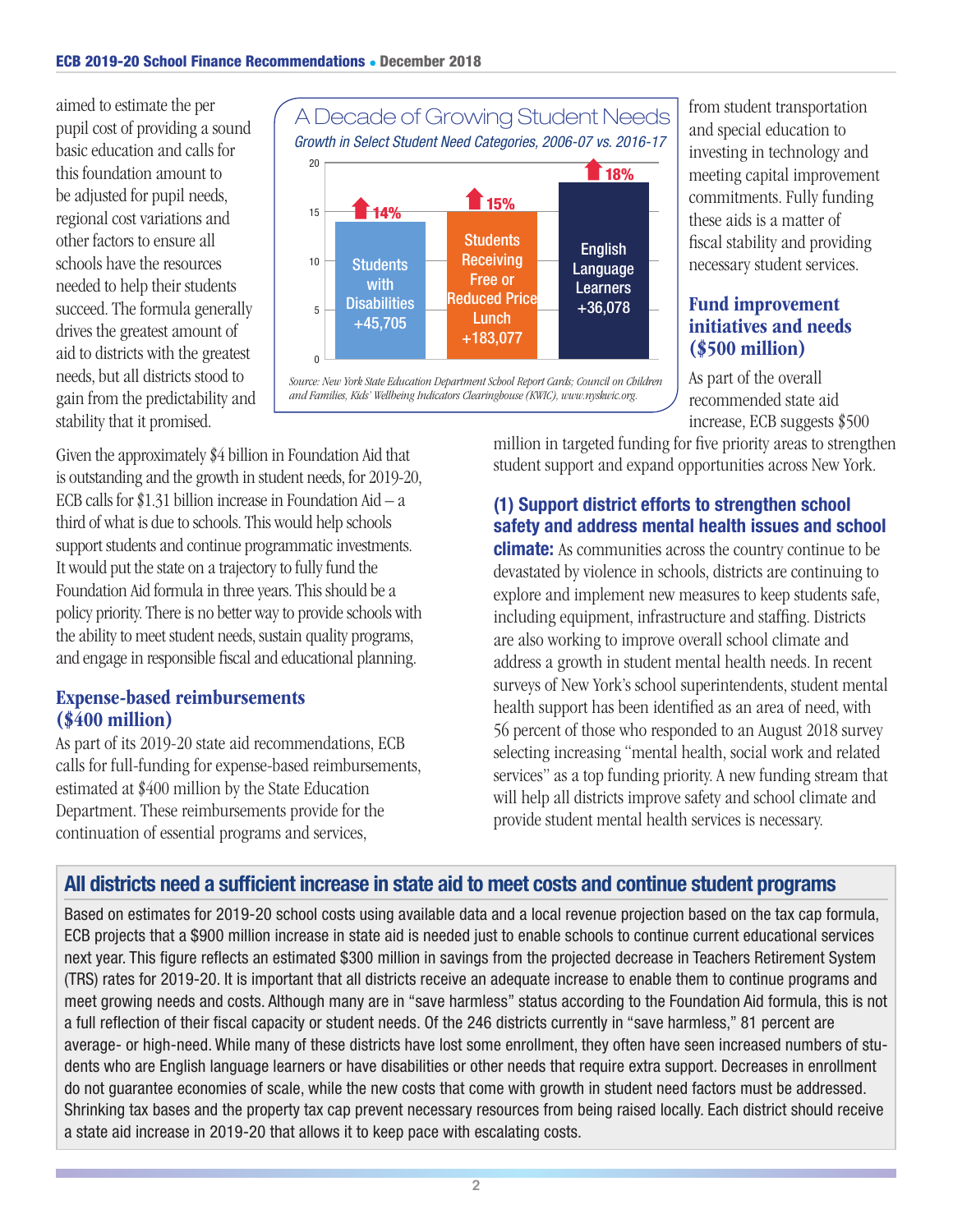#### (2) Sufficient support for schools designated as Struggling and **Persistently Struggling:** As the state

again revamps the process of designating these schools with the implementation of the Every Student Succeeds Act (ESSA), ECB continues to emphasize the need for additional, sustained financial support. This would allow designated schools to not just make improvements, but to sustain them over time. These school systems are among those with the least available local resources and serve many students in poverty. Increasing student achievement requires a long-term commitment of adequate funding.

#### (3) Professional development for teachers and administrators: New York

state and its schools have been leaders in elevating learning standards, focusing on the knowledge and skills students need to be successful in a dynamic, global economy. Funding for professional development for teachers and administrators is necessary to make sure these standards are successfully implemented in classrooms across the state.

(4) Helping English language learners achieve: There are more than 237,000 students in New York's schools for whom English is not their first language. These students attend schools in all parts of the state. Once fully phased-in, the Foundation Aid formula will support districts in serving English language learners, but targeted funding should be provided now to help schools meet emerging needs and give these students the services they deserve.

(5) Expanding College and career pathways: As the world has changed, educational leaders have been right to focus on new pathways to graduation, college and careers – including preparing students for positions in sectors and industries that face a shortage of skilled workers and are important to our economy. These pathways include career and technical education programs. However, the caps on aid for BOCES salaries and Special Services Aid in Big 5 districts, which have not been increased for many years, preclude a sufficient level of investment to modernize these programs and make them available to more students. These caps must be increased and the formulas must be expanded to cover all high school students.

# The state is approximately \$4 billion behind full funding for Foundation Aid *70% to High-Need Districts* HIGH NEED\* \$2.78 Billion AVERAGE NEED \$871 Million LOW NEED \$294 Million

\*New York City, Big 4 Cities, High Need Small Cities and Suburbs, and High Need Rural Districts *Source: New York State Education Department School Aid Database, 11/19/18*

## Update the Foundation Aid Formula Components

The 2007 Foundation Aid formula was a significant public policy achievement. ECB members believe that the premise of the formula – ensuring that each district has the resources to provide students with an education that prepares them for the future – should remain the underpinning of School Aid policy in the state. However, much has changed in the more than 10 years that have passed since the formula was adopted. School district demographics have evolved. Learning standards have increased and new regulations have been enacted. Districts must also now comply with a tax cap that hampers their ability to fund programs and services locally.

ECB members call for a commitment by the state to take longer-term actions related to the Foundation Aid formula, as outlined below.

## *(1) Conduct a new cost study to determine the per pupil foundation amount*

The original foundation amount per pupil was based on a study of the cost of education in districts deemed successful. This amount would then be adjusted for district-specific factors such as student needs and regional costs. That study is now more than 15 years old. ECB recommends a new study to establish a new foundation amount per pupil, given the changes in learning standards and other requirements.

## *Review and update how student needs are accounted for in the formula*

Since the Foundation Aid formula was enacted, percentages of students in poverty have risen in many districts, as have the number of English language learners. The initial weightings for these factors, as well as students with disabilities, should be reviewed and updated – particularly as we learn more about the impact of concentrated poverty on the learning environment and the supports needed to properly address a variety of needs.

## *Restructure the Regional Cost Index*

This index adjusts Foundation Aid to reflect variations in the cost of delivering services in different parts of the state. While the state's economy has evolved, the index values have not